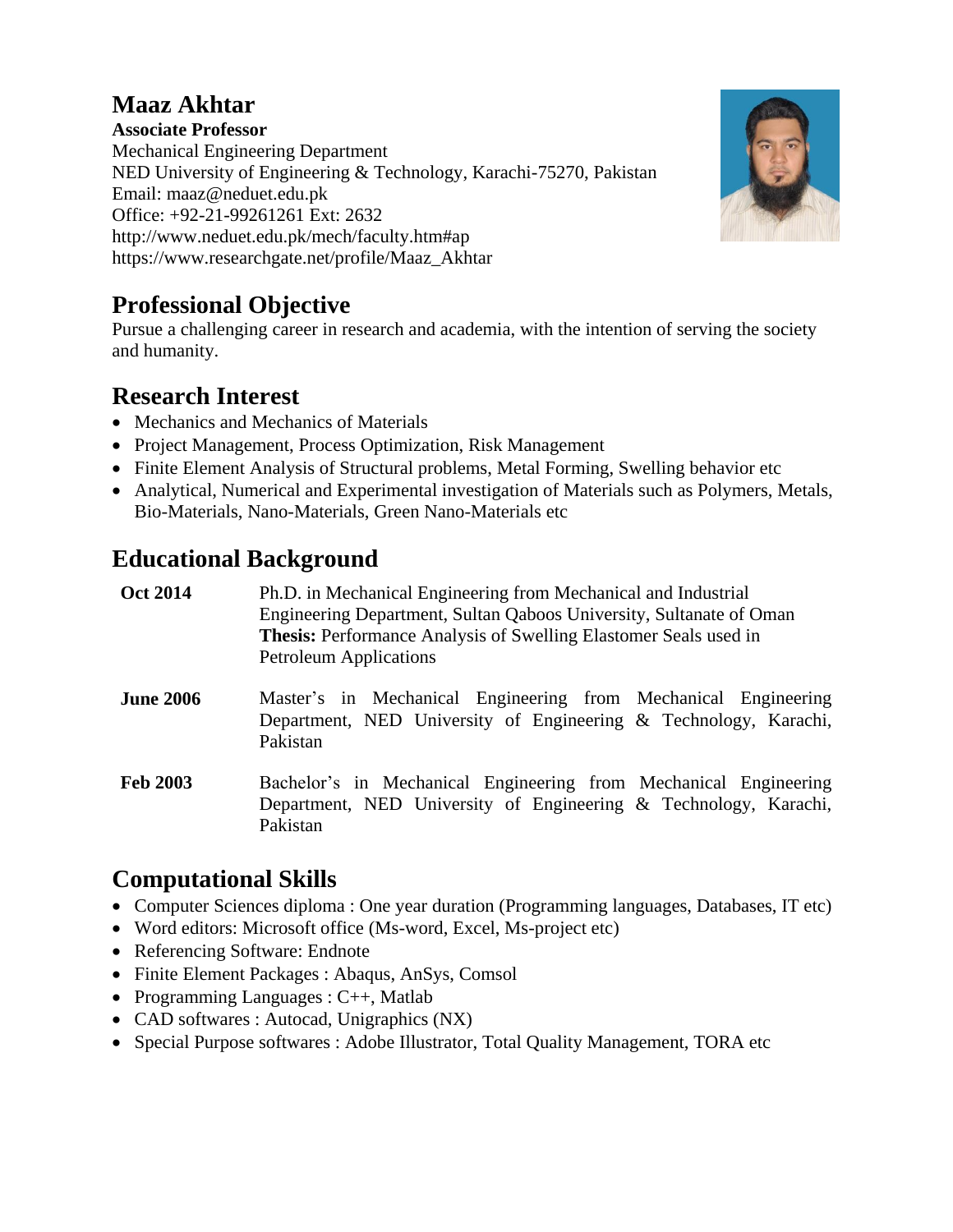### **Work Experience**

| July 2017 to date           | Associate Professor, Mechanical Engineering Department, NED<br>University of Engineering & Technology, Karachi, Pakistan                                                                |
|-----------------------------|-----------------------------------------------------------------------------------------------------------------------------------------------------------------------------------------|
| May 2014 – July 2017        | <b>Assistant Professor, Mechanical Engineering Department, NED</b><br>University of Engineering & Technology, Karachi, Pakistan                                                         |
| Jan 2010 – Apr 2014         | <b>Research Assistant</b> , Applied Mechanics and Applied Materials<br>Research Group, Mechanical and Industrial Engineering Department,<br>Sultan Qaboos University, Sultanate of Oman |
| <b>Jun 2006 to Dec 2009</b> | Assistant Professor, Mechanical Engineering Department, NED<br>University of Engineering & Technology, Karachi, Pakistan                                                                |
| <b>Jan 2003 to May 2006</b> | Manager Engineering, Allied Engineering Corporation, Karachi,<br>Pakistan                                                                                                               |

#### **Honours and Scholarships**

- NEDAASC Best Publication award for the years 2016 and 2017
- Cumulative GPA of four throughout the Masters of Engineering at Mechanical Engineering Department, NED University of Engineering and Technology.
- Scholarship for Ph.D., Sultan Qaboos University, Sultanate of Oman.

### **Funded Research Projects**

- Grant from ASHRAE Global (USA) is approved for a project "Small-Sized Parabolic Trough Collector System for Solar De-humidification Application: Design, Development, and Potential Assessment".
- SRGP HEC Funding for Project Title "Fabrication and Electromechanical Characterizations of Stretchable & Bendable Copper Nanoparticle Thin Films using Electrolysis".
- NEDAASC Funding for FYPs Project Title "Synthesis and Optimization of Nano Particles and Green Nano Composites".
- Project Title "Material Characterization of Swelling Elastomer", Duration one year, Project Sponsored by Petroleum Development of Oman
- Project Title "Evaluation of Water-Swelling and Oil-Swelling Elastomers", Duration one year, Project Sponsored by Petroleum Development of Oman
- Project Title "Characterization and Longevity Testing of Swellable Elastomers", Duration two years, Project Sponsored by Petroleum Development of Oman
- **Project Title "Mechanical Profile Control", Duration one year, Project Sponsored by** Petroleum Development of Oman
- Project Title "Performance of Elastomer Seals in Cased and Open Holes", Duration Six months, Project Sponsored by Petroleum Development of Oman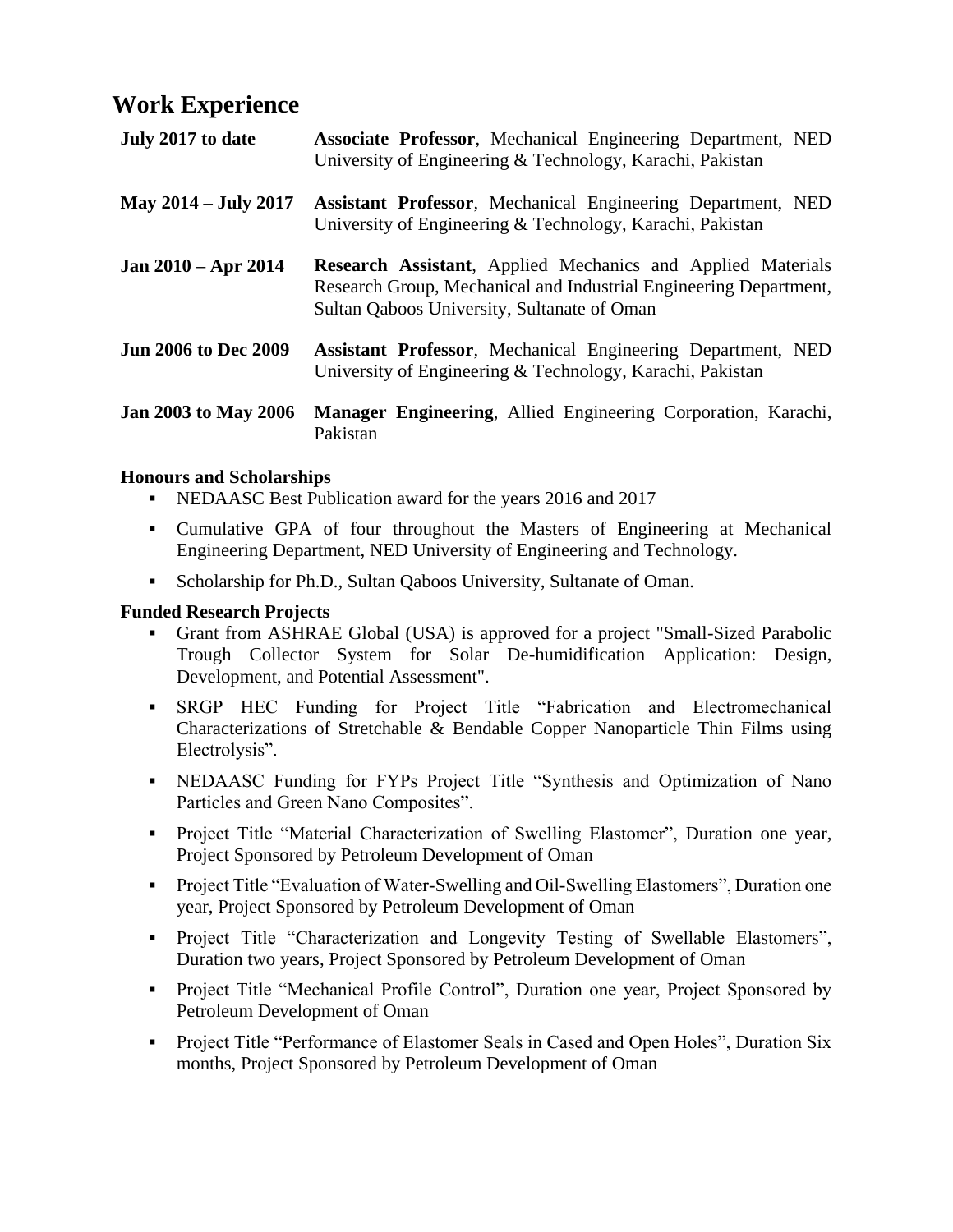#### **Organizing Conferences**

- Member of organizing team and technical reviewer committee in Eighth International Mechanical Engineering Congress, jointly arranged by Mechanical Engineering Department, NED University of Engineering & Technology and The Institution of Engineers Pakistan held in Karachi, Pakistan in 2018.
- Member of organizing team and technical reviewer committee in Seventh International Mechanical Engineering Congress, jointly arranged by Mechanical Engineering Department, NED University of Engineering & Technology and The Institution of Engineers Pakistan held in Karachi, Pakistan in 2017.
- Conference secretary of Sixth International Mechanical Engineering Congress (SIMEC-2016), jointly arranged by Mechanical Engineering Department, NED University of Engineering & Technology and The Institution of Engineers Pakistan held in Karachi, Pakistan.
- Conference secretary and Member of technical reviewer committee of Fifth International Mechanical Engineering Congress (FIMEC-2015), jointly arranged by Mechanical Engineering Department, NED University of Engineering & Technology and The Institution of Engineers Pakistan held in Karachi, Pakistan.
- Member organising committee of International Conference on Applied Mechanics, Materials and Manufacturing (ICAMMM-2010), arranged by Sultan Qaboos University, Sultanate of Oman held in Muscat, Oman

#### **Academic Activities and Achievements**

- Group head of Applied Mechanics and Materials Research Group, in Mechanical Engineering Department, NED University of Engineering and Technology. Motivating other faculty members to conduct research and help them in publishing papers in international conferences and reputed Journals.
- Expert Member Board of Study in Mechanical Engineering Department at Nazeer Hussain University
- Lab In-charge of Material Testing Laboratory in Mechanical Engineering Department.
- Taught several subjects at undergraduate and postgraduate levels including Solid Mechanics, Finite Element Analysis, Advanced Stress analysis etc. with consistent excellent feedback.
- Supervised several final year design projects and Independent research projects for undergraduate and postgraduate student respectively.
- Designed many experiments and prepared workbooks for different courses.
- Revised syllabus and prepared course outline for several undergraduate and postgraduate subjects.
- Member of committees for organising Open Day and Orientation Day in Mechanical Engineering Department.
- Member of Board of Studies, Mechanical Engineering Department.
- **Member Curriculum Revision Committee**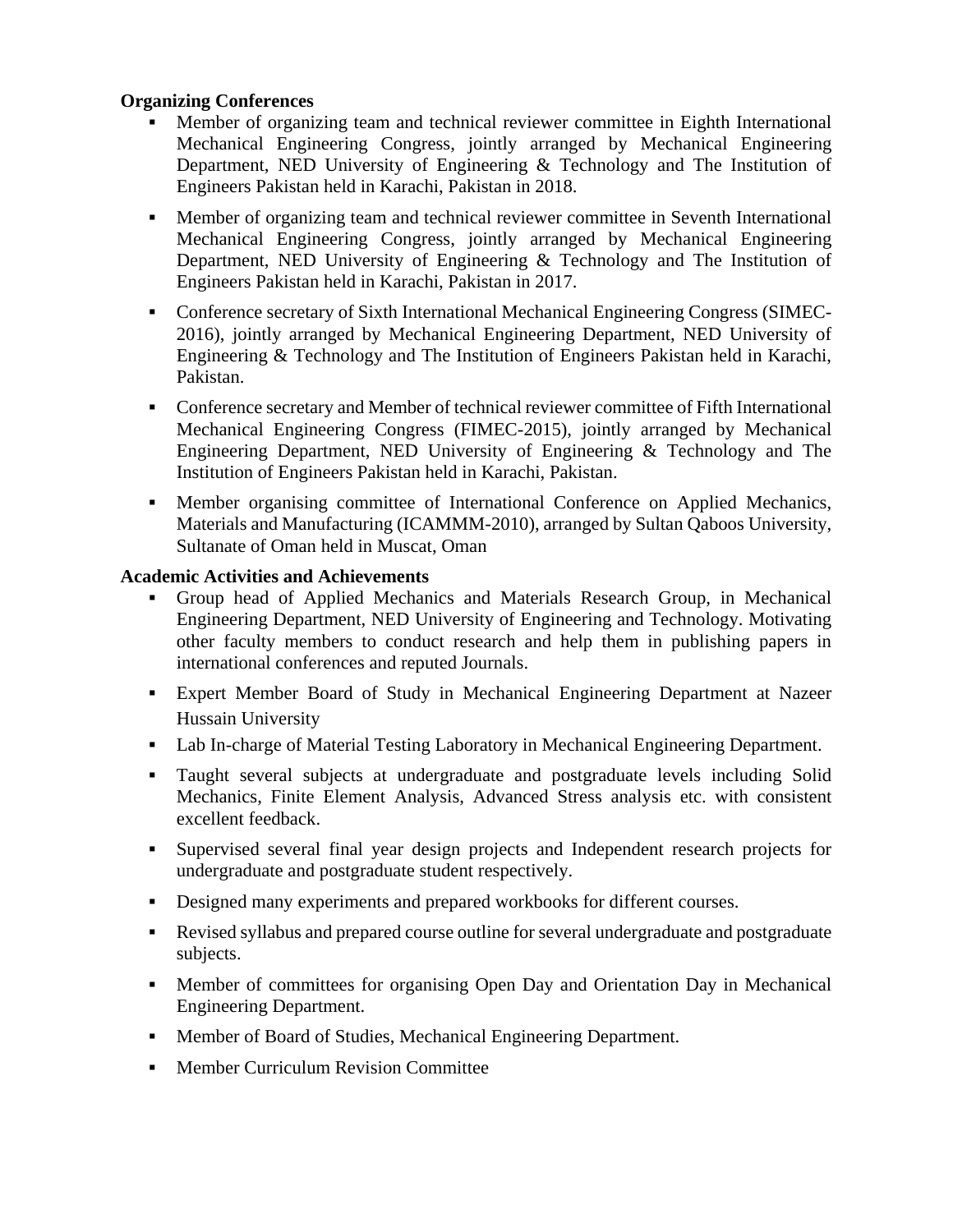### **Research Collaboration**

- Applied Mechanics and Advanced Materials Research Group, Sultan Qaboos University, Sultanate of Oman
- Faculty of Industrial Management, Universiti Malaysia Pahang, Malaysia

### **Graduate level Research**

| <b>Student Name</b>   | Year        | Research Topic                                                                                                                   |
|-----------------------|-------------|----------------------------------------------------------------------------------------------------------------------------------|
| Hafiz Zohaib Raza     | In-progress | To improve the mechanical property of rebar steel by<br>heat treatment cycle and chemical composition variation                  |
| Barkat Ali            | In-progress | The mediating role of earn value management (EVM)<br>for achieving performance based payment mechanism<br>for projects           |
| Rabiya Jamil          | 2019        | Synthesis of new epoxy based nanocomposite material<br>using unique recipe                                                       |
| Tayyaba Khalid        | 2019        | Design and fabrication of portable automatic micro-<br>bending tester for thin films                                             |
| Khurram Shahzad       | 2019        | Design and optimization of wear resistance of aluminum<br>alloys                                                                 |
| Saeed Jamal           | 2019        | Influence of heat treatment on compressive strength of<br>special aluminum alloys using standard and non-<br>standard geometries |
| Amir Shahzad          | 2019        | Influences of nanofluids on performance of solar<br>parabolic trough collector                                                   |
| Ali Abbas             | 2019        | Developing step-by-step process of implementing<br>project risk management in a developing country                               |
| Imran Lashari         | 2018        | Investigation of<br>different<br>corrosion<br>resistance<br>techniques for steel                                                 |
| Imran Shabbir         | 2018        | Enhancement of mechanical properties of high strength<br>steel using heat treatment processes                                    |
| Ali Khawaja           | 2018        | Effect of surface melting on mechanical properties on<br>different metal alloys                                                  |
| <b>Atif Saeed</b>     | 2017        | Mechanical and structural analysis of<br>different<br>magnesium alloys                                                           |
| Sumiya Mohsin         | 2017        | Mathematical modeling of swelling elastomer seals<br>used in petroleum application                                               |
| Asim Shahzad          | 2016        | To develop a technique for continuous welding using<br>SMAW (Shielded Metal Arc Welding) process                                 |
| Fahad Rehman          | 2015        | Experimental analysis of welding non-similar material<br>used in shipbuilding grating plates                                     |
| <b>Ammad Chaudry</b>  | 2015        | Numerical simulation of extrusion process for different<br>aluminium alloys                                                      |
| Muhammad Umer<br>Awan | 2015        | Influence of machining parameters<br>surface<br>on<br>roughness in five axes ball end-milling                                    |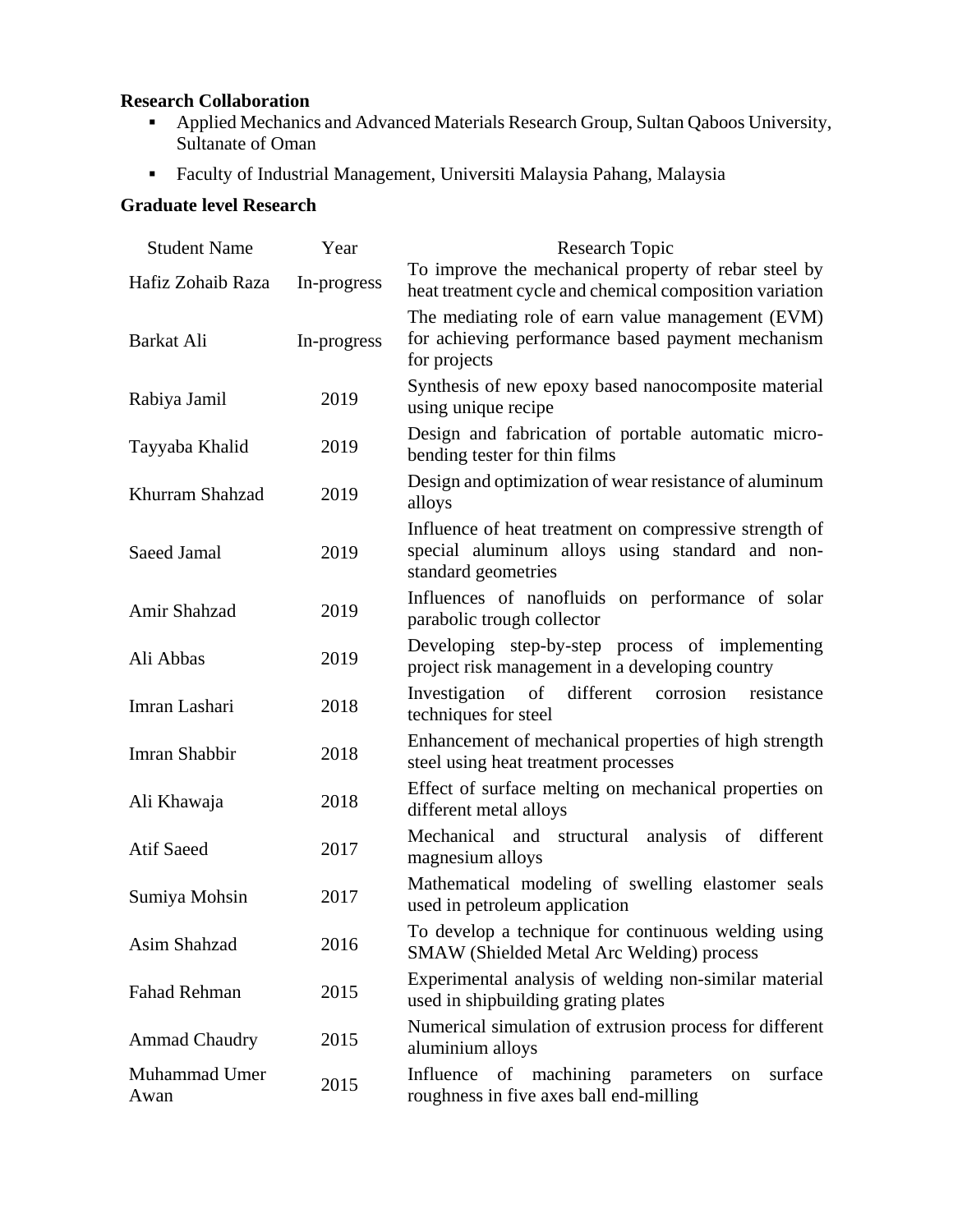### **List of Publications**

#### **INTERNATIONAL JOURNAL PUBLICATIONS**

- 1. Mehdi, M., **Akhtar, M.**, Abro, S., Qamar, Z., Nauman, M. M., Aziz, S., Khan Z., Sufiyan M., Waseem M.B., & Azraf, A. (2019). Electrochemical synthesis of AgNP and mechanical performance of AgNP-EG coatings on soft elastomer. Journal of Elastomers & Plastics, 0095244319879973.
- 2. Muzamil, M., Wu, J., **Akhtar, M.**, Patel, V., Majeed, A., & Yang, J. (2019). Multicomponent enabled MWCNTs-TiO2 nano-activating flux for controlling the geometrical behavior of modified TIG welding joint process. Diamond and Related Materials, 97 (2019) 107442.
- 3. Muzamil, M., Wu, J., **Akhtar, M**., Zhang, Z., Majeed, A., & Yang, J. (2019). "Modified TIG Welding Joint Process: An Approach to Improve Microstructure and Fracto-Mechanical Behavior by MWCNTs Inducement in Al-Mg-Si Alloy." Materials 12(9), 1441.
- 4. Mehdi, M., Chandio, A., **Akhtar, M**., Khan, Z., Zaman, A., & Muhammad, A. (2019). "Silver nano platelet films on soft micro grating surface." Microelectronics International 36.1 (2019): 1-7.
- 5. **Akhtar, M**., Qamar, S. Z., Mehdi, S. M., & Hussain, A. (2019). "Diffusion-based swelling in elastomers under low-and high-salinity brine." Journal of Elastomers & Plastics 51.1 (2019): 75-84.
- 6. **Akhtar, M**., Qamar, S. Z., Pervez, T., & Al-Jahwari, F. K. (2018). "Performance evaluation of swelling elastomer seals." Journal of Petroleum Science and Engineering 165 (2018): 127- 135.
- 7. **Akhtar, M.**, Qamar, S. Z., Muhammad, M., & Nadeem, A. (2018). "Optimum heat treatment of aluminum alloy used in manufacturing of automotive piston components." Materials and Manufacturing Processes 33.16 (2018): 1874-1880.
- 8. Mehdi, M., **Akhtar, M**., Hussain, A., Nauman, M., Alothmany, D. S., Ahmed, I., & Choi, K. H. (2018). "Dip coated stretchable and bendable PEDOTPSS films on low modulus micro-bumpy PDMS substrate." Journal of Polymer Engineering 38.5 (2018): 469-474.
- 9. Hussain, A., Mehdi, S. M., **Akhtar, M**., Ani, F. N., & Ahmed, I. (2018). "Combustion Performance of Diesel Palm Olein Fuel: A Combined CFD and Experimental Approach." Arabian Journal for Science and Engineering 43.3 (2018): 1291-1300.
- 10. Mehdi SM, **Akhtar M**, Qamar SZ, (2017) "Electromechanical response of delaminating polymer thin films on rough elastomeric substrate," Journal of Elastomers and Plastics, 49(8), 696-705.
- 11. Muzamil M, **Akhtar M**, Samiuddin, M, Mehdi SM, (2016) "Effect of Heat Treatment on Impact Resistance of AU5GT and AS7G06 Aluminum Alloys," Journal of Mechanical Sciences and Technology, 30(10), 4543~4548
- 12. Mehdi SM, **Akhtar M**, Hussain A, Alotmany DS, Aziz S, (2016) "CFD study of liquid sodium inside a wavy tube for laminar convectors: Effect of Reynolds number, wave pitch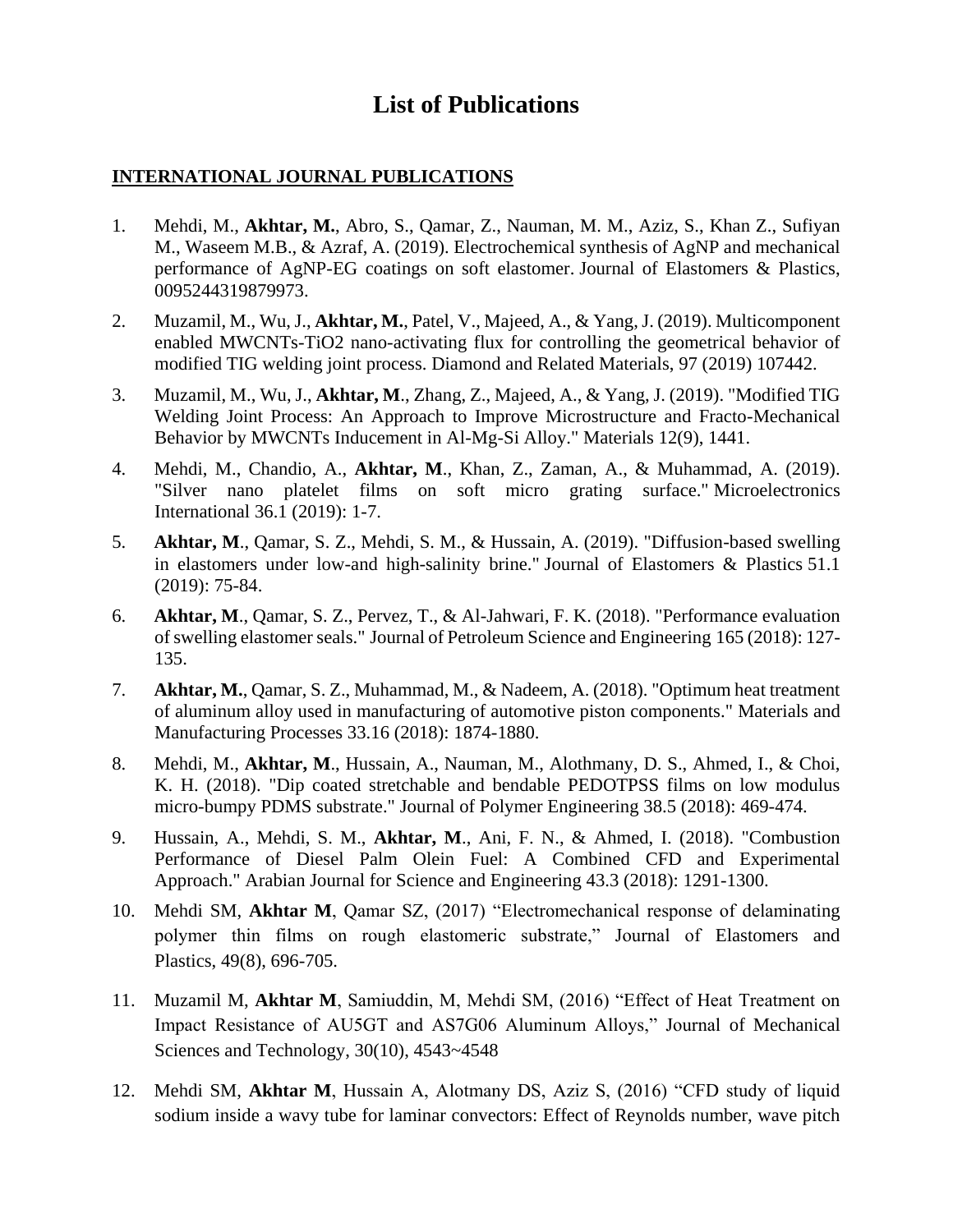and wave amplitude," Mathematical Problems in Engineering, DOI: <http://dx.doi.org/10.1155/2016/6146195>

- 13. Mehdi SM, **Akhtar M**, Hussain A, Alotmany DS, Choi KH. (2016). "Electromechanical response of dip-coated silver films on micro-bumpy polymer surface," Arabian Journal for Science and Engineering 42 (5): 1903-1908 DOI: [http://dx.doi.org/10.1007/s13369-016-](http://dx.doi.org/10.1007/s13369-016-2358-1) [2358-1](http://dx.doi.org/10.1007/s13369-016-2358-1)
- 14. Qamar SZ, Pervez T, **Akhtar M**, (2016) "Performance evaluation of water-swelling and oilswelling elastomers," Journal of Elastomers & Plastics, 48(6), 535-545.
- 15. Qamar SZ, **Akhtar M**, Pervez T, Al-Kharusi MSM (2012) "Mechanical and Structural Behavior of a Swelling Elastomer under Compressive Loading," Materials and Design, 45 (2013), 487–496
- 16. Qamar SZ, Pervez T, **Akhtar M**, Al-Kharusi MSM (2011) "Design and Manufacture of Swell Packers: Influence of Material Behavior," Materials and Manufacturing Processes, 27 (7), 2012, 727-732
- 17. **Akhtar M**, Qamar SZ, Pervez T, Khan R, Al-Kharusi MSM (2011) "Elastomer Seals used in Cold Expansion of Petroleum Tubulars: Comparison of Material Models," Materials and Manufacturing Processes, , 27 (7), 715-720
- 18. Qamar SZ, **Akhtar M**, Pervez T (2015) "Swelling Behavior of Soft and Biological Materials," Key Engineering Materials, Vol 656-657, p 580-585
- 19. **Akhtar M**, van de Velden M, Al-Houqani SA (2013) "Investigation of Pre- and Post-Swelling Behavior of Elastomeric Material," the Journal of Engineering Research (TJER), 10(1), p 65-79
- 20. Soomro MW, **Akhtar M**, Khan R, Altaf S (2013) "Experimental Investigation of Mechanical Properties and Forming Capabilities in Thin Magnesium Sheet at Elevated Temperature," Applied Mechanics and Materials, 315, 527-530
- 21. Soomro MW, Khan R, **Akhtar M** (2012) "Anisotropy and Forming Characteristics of Magnesium Alloy ZE10," Advanced Materials Research, Vol 488, pp. 295-299

#### **INTERNATIONAL CONFERENCE PUBLICATIONS**

- 1. **Akhtar M**, Saeed A, Mehdi S M (2018) "Mechanical and Structural Comparison of AZ31 and AZ61 Magnesium Alloys Along with Deep Drawing Capabilities", Proceeding of International Conference on Sustainable Energy and Green Technology (SEGT-2018), 11- 14 Dec, Kuala Lumpur, Malaysia. 2018
- 2. Mehdi SM, **Akhtar M**, Ahmad S, Adeel M, Malik M N (2018) "Finite Element Study of Micro Rough Topologies for Stretchable Thin Films" Proceedings of Eighth international Mechanical Engineering Congress (IMEC-2018), 26-17 Jan, Karachi, Pakistan
- 3. **Akhtar M**, Qamar SZ, Mehdi SM, Nadeem A (2016) "Mechanics of Swelling in Elastomer with Diffusion in Low and High salinity Brine," International Conference on Applied Mechanics and Industrial Systems (ICAMIS-Oman-2016), 8-10 Dec 2016, Muscat, Oman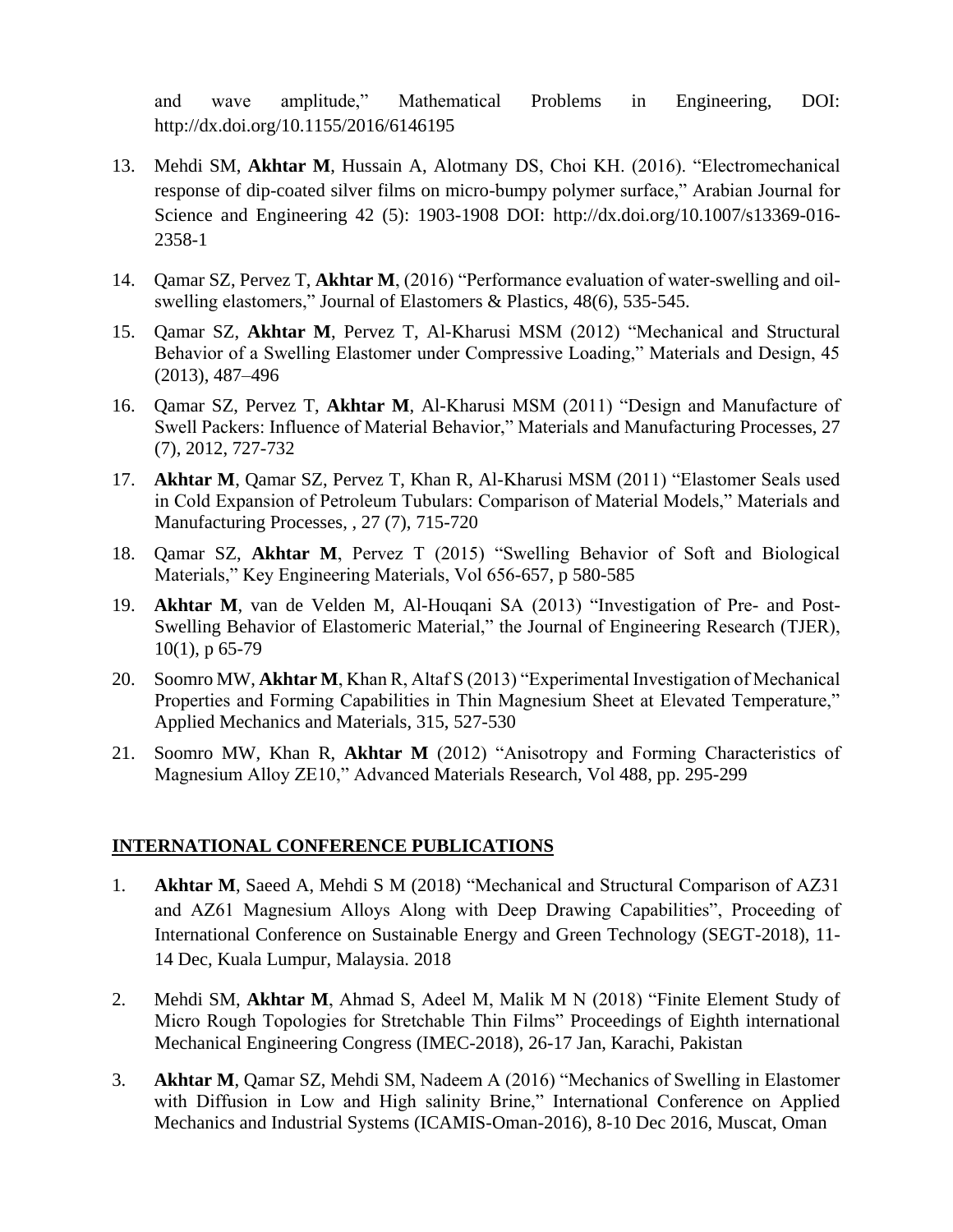- 4. **Akhtar M**, Qamar SZ, Muzamil M, Nadeem A, Saifuddin T (2016) "Effect of Heat Treatment on Mechanical and Impact Behavior of AC8H Aluminum Alloy," International Conference on Applied Mechanics and Industrial Systems (ICAMIS Oman-2016), 8-10 Dec 2016, Muscat, Oman
- 5. Mehdi SM, **Akhtar M**, Kim SW, Muzamil M (2015) "Numerical investigation of tensile testing for skin like thin Polydimethylsiloxane (PDMS)," Proceedings of Fifth international Mechanical Engineering Congress (FIMEC-2015), 9-10 May, Karachi, Pakistan
- 6. Qamar SZ, **Akhtar M**, Pervez T (2014) "Effect of Swelling on Mechanical and Structural Properties of Rubberlike and Biological Materials," International Conference on Machining, Materials, and Mechanical Technologies (IC3MT-2014), 31 Aug – 05 Sept 2014, Taepei, Taiwan
- 7. **Akhtar M**, Qamar SZ, Pervez T, Al-Jahwari FK (2013) "FEM Simulation of Swelling Elastomer Seals in Downhole Applications," Paper # IMECE2013-64312, ASME 2013 International Mechanical Engineering Congress and Exposition (IMECE-2013), November 15-21, San Diego, California
- 8. Al-Kharusi MSM, Qamar SZ, Pervez T, **Akhtar M** (2013) "Elastomer Seal with frictional contact-Analytical Solution," Paper # IMECE2013-64348, ASME 2013 International Mechanical Engineering Congress and Exposition (IMECE-2013), November 15-21, San Diego, California
- 9. Qamar SZ, **Akhtar M**, Al-Kharusi MSM (2013) "Effect of Swelling Behavior on Elastomeric Materials: Experimental and Numerical Investigation," Paper # IMECE2013- 64344, ASME 2013 International Mechanical Engineering Congress and Exposition (IMECE-2013), November 15-21, San Diego, California
- 10. **Akhtar M**, Qamar SZ, Pervez T (2012) "Swelling Elastomer Applications in Oil and Gas Industry," Paper # TMT12-153, 16th International Research/Expert Conference "Trends in the Development of Machinery and Associated Technology" (TMT-2012), 10-12 September 2012, Dubai, UAE
- 11. Qamar SZ, Pervez T, Al-Kharusi MSM, **Akhtar M** (2011) "Material Characterization of Water-Swelling and Oil-Swelling Elastomers," 15th International Research/Expert Conference "Trends in the Development of Machinery and Associated Technology" (TMT 2011), 12-18 September, 2011, Prague, Czech Republic
- 12. Al-Kharusi MSM, Qamar SZ, Pervez T, **Akhtar M** (2011) "Non-Linear model for evaluation of elastomer seals subjected to differential pressure" Paper # SPE-149032, SPE/DGS Saudia Arabia section technical symposium and exhibition, 15-18 May, Al-Khobar, Saudia Arabia
- 13. Qamar SZ, Pervez T, **Akhtar M**, Al-Kharusi MSM (2010) "Material Behavior of Water-Swelling and Oil-Swelling Elastomers," International Conference on Applied Mechanics, Materials and Manufacturing (ICAMMM-2010), 13-15 December 2010, Muscat, Oman
- 14. **Akhtar M**, Qamar SZ, Pervez T, Khan R, Al-Kharusi MSM (2010) "Hyperelastic Material Models for Swelling Elastomers: Experimental and Numerical Investigation," International Conference on Applied Mechanics, Materials and Manufacturing (ICAMMM-2010), 13-15 December 2010, Muscat, Oman